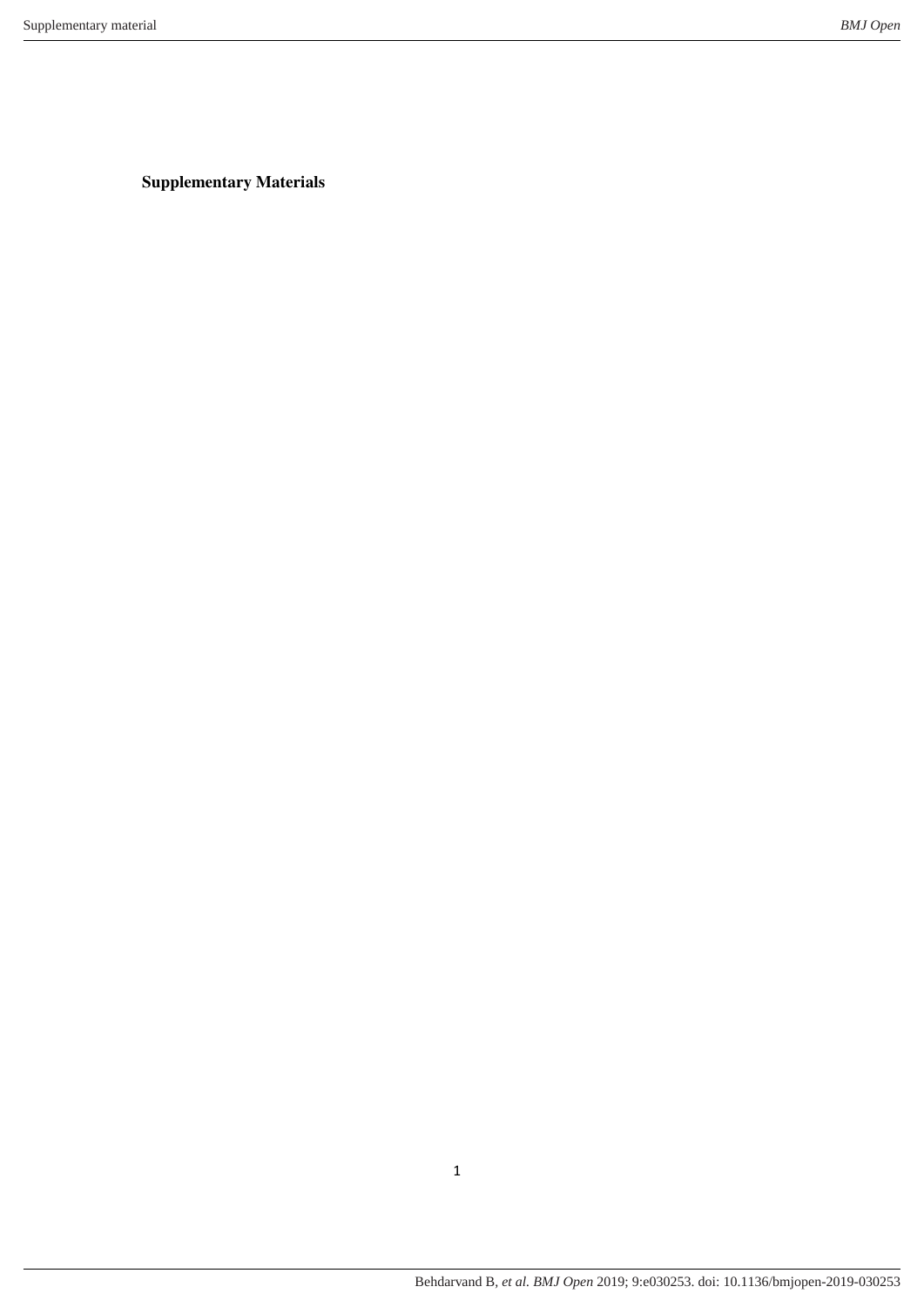| <b>Characteristics</b> | <b>Keywords</b>                                                        |
|------------------------|------------------------------------------------------------------------|
| <b>NOACs</b>           | Anticoagulant, anti coagulant, anti-coagulant, NOAC, non-vitamin       |
|                        | K, coagulation, xarelto, rivaroxaban, rivaroxiban, rivaroxaban,        |
|                        | pradaxa, dabigatran, dabigitran, eliquis, eliquis, apixaban, apixiban, |
|                        | DOAC, blood thinner, novel anti, thrombin, factor Xa, factor 10a,      |
|                        | new anticoagulant                                                      |
| Professional status of | Cardiologist, general practitioner, nurse, pharmacist,                 |
| attendees              | haematologist, hematologist, registrar.                                |
| Indications            | Atrial, stroke, thrombosis, venous, embolism, VTE, NVAF, DVT,          |
|                        | haematology, hematology, cardiology.                                   |
| Trials                 | ROCKET, ARISTOLTE, RE-LY, AMPLIFY, EINSTEIN, RE-                       |
|                        | MEDY, RE-SONATE, RE-COVER.                                             |
|                        |                                                                        |

**Table S1. NOAC-related keywords and keyword combinations used for NOAC-related events.**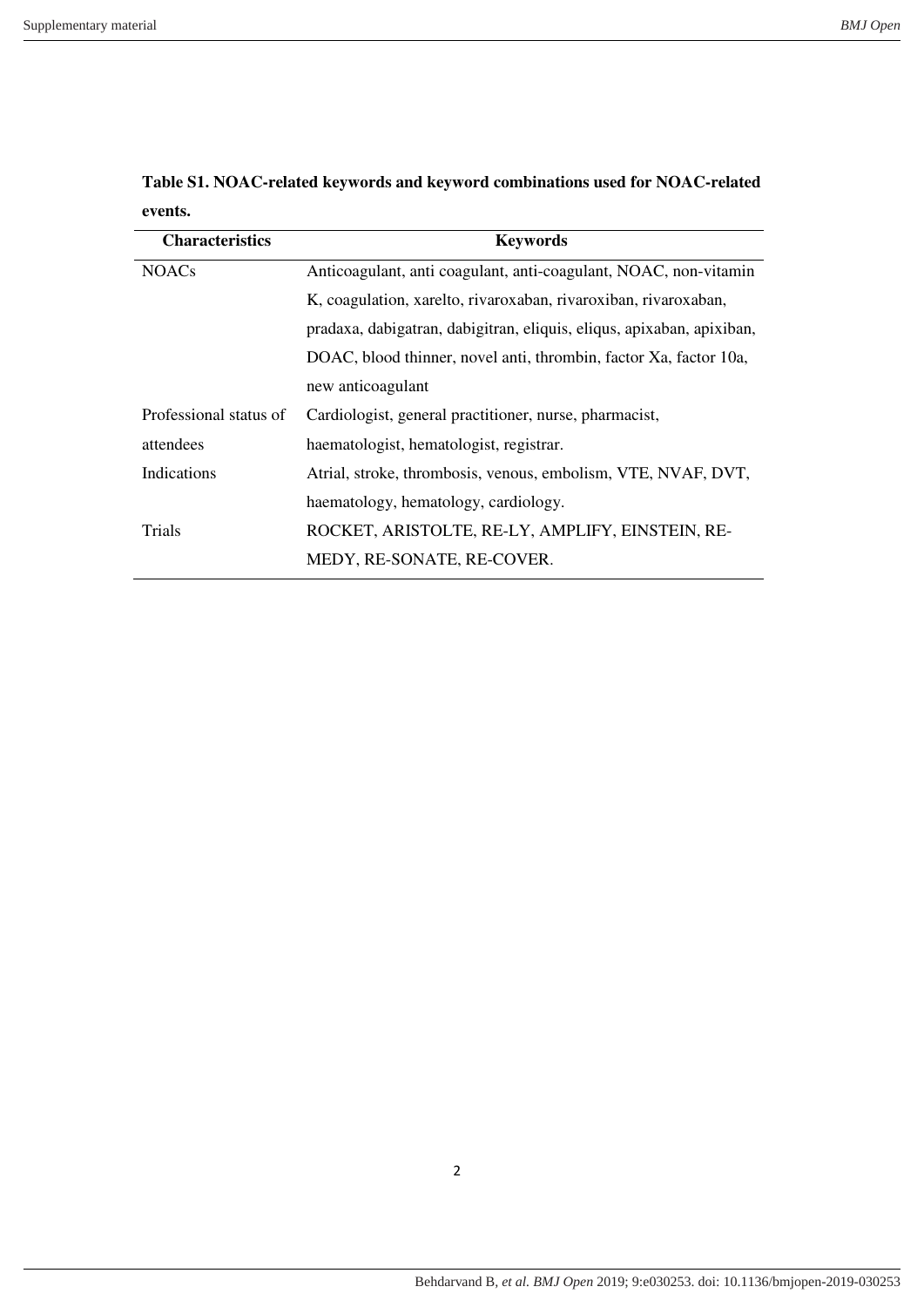| Rivaroxaban<br>November 2008<br>Prevention of venous thromboembolism in patients<br>undergoing elective hip or total knee surgery (10 mg<br>strength)<br>Approved additional strengths (15 mg and 20 mg) for<br>April 2012<br>prevention of venous thromboembolism in patients<br>undergoing elective hip or total knee surgery<br>Prevention of stroke and systemic embolism in patients<br>May 2012<br>with non-valvular atrial fibrillation and at least one<br>additional risk factor for stroke; Treatment of acute deep<br>vein thrombosis; Prevention of recurring deep vein<br>thrombosis and pulmonary embolism (15 mg and 20 mg)<br>Prevention of cardiovascular death, myocardial infarction<br>Application withdrawn by<br>sponsor*<br>and stent thrombosis in patients following acute coronary<br>syndrome in combination with aspirin alone or with a<br>thienopyridine $(2.5 \text{ mg})$ .<br>June 2013<br>Approved for treatment of pulmonary embolism (15 mg)<br>and $20 \text{ mg}$ )<br>Apixaban<br>Prevention of venous thromboembolism in patients<br><b>July 2011</b><br>undergoing knee or hip replacement (2.5 mg)<br>May 2013<br>Prevention of stroke and systemic embolism in patients<br>with non-valvular atrial fibrillation and at least one<br>additional risk factor for stroke (5 mg)<br>Treatment of acute deep vein thrombosis and pulmonary<br>November 2015<br>embolism; Prevention of recurring deep vein thrombosis<br>and pulmonary embolism (2.5mg, 5 mg)<br>Dabigatran<br>Prevention of venous thromboembolism in patients<br>November 2008<br>undergoing knee or hip replacement (75 mg, 110 mg)<br>Prevention of stroke and systemic embolism in patients<br>April 2011<br>with non-valvular atrial fibrillation and at least one | <b>Approved indication</b> | <b>TGA</b> registration date |
|---------------------------------------------------------------------------------------------------------------------------------------------------------------------------------------------------------------------------------------------------------------------------------------------------------------------------------------------------------------------------------------------------------------------------------------------------------------------------------------------------------------------------------------------------------------------------------------------------------------------------------------------------------------------------------------------------------------------------------------------------------------------------------------------------------------------------------------------------------------------------------------------------------------------------------------------------------------------------------------------------------------------------------------------------------------------------------------------------------------------------------------------------------------------------------------------------------------------------------------------------------------------------------------------------------------------------------------------------------------------------------------------------------------------------------------------------------------------------------------------------------------------------------------------------------------------------------------------------------------------------------------------------------------------------------------------------------------------------------------------------------------------------------|----------------------------|------------------------------|
|                                                                                                                                                                                                                                                                                                                                                                                                                                                                                                                                                                                                                                                                                                                                                                                                                                                                                                                                                                                                                                                                                                                                                                                                                                                                                                                                                                                                                                                                                                                                                                                                                                                                                                                                                                                 |                            |                              |
|                                                                                                                                                                                                                                                                                                                                                                                                                                                                                                                                                                                                                                                                                                                                                                                                                                                                                                                                                                                                                                                                                                                                                                                                                                                                                                                                                                                                                                                                                                                                                                                                                                                                                                                                                                                 |                            |                              |
|                                                                                                                                                                                                                                                                                                                                                                                                                                                                                                                                                                                                                                                                                                                                                                                                                                                                                                                                                                                                                                                                                                                                                                                                                                                                                                                                                                                                                                                                                                                                                                                                                                                                                                                                                                                 |                            |                              |
|                                                                                                                                                                                                                                                                                                                                                                                                                                                                                                                                                                                                                                                                                                                                                                                                                                                                                                                                                                                                                                                                                                                                                                                                                                                                                                                                                                                                                                                                                                                                                                                                                                                                                                                                                                                 |                            |                              |
|                                                                                                                                                                                                                                                                                                                                                                                                                                                                                                                                                                                                                                                                                                                                                                                                                                                                                                                                                                                                                                                                                                                                                                                                                                                                                                                                                                                                                                                                                                                                                                                                                                                                                                                                                                                 |                            |                              |
|                                                                                                                                                                                                                                                                                                                                                                                                                                                                                                                                                                                                                                                                                                                                                                                                                                                                                                                                                                                                                                                                                                                                                                                                                                                                                                                                                                                                                                                                                                                                                                                                                                                                                                                                                                                 |                            |                              |
|                                                                                                                                                                                                                                                                                                                                                                                                                                                                                                                                                                                                                                                                                                                                                                                                                                                                                                                                                                                                                                                                                                                                                                                                                                                                                                                                                                                                                                                                                                                                                                                                                                                                                                                                                                                 |                            |                              |
|                                                                                                                                                                                                                                                                                                                                                                                                                                                                                                                                                                                                                                                                                                                                                                                                                                                                                                                                                                                                                                                                                                                                                                                                                                                                                                                                                                                                                                                                                                                                                                                                                                                                                                                                                                                 |                            |                              |
|                                                                                                                                                                                                                                                                                                                                                                                                                                                                                                                                                                                                                                                                                                                                                                                                                                                                                                                                                                                                                                                                                                                                                                                                                                                                                                                                                                                                                                                                                                                                                                                                                                                                                                                                                                                 |                            |                              |
|                                                                                                                                                                                                                                                                                                                                                                                                                                                                                                                                                                                                                                                                                                                                                                                                                                                                                                                                                                                                                                                                                                                                                                                                                                                                                                                                                                                                                                                                                                                                                                                                                                                                                                                                                                                 |                            |                              |
|                                                                                                                                                                                                                                                                                                                                                                                                                                                                                                                                                                                                                                                                                                                                                                                                                                                                                                                                                                                                                                                                                                                                                                                                                                                                                                                                                                                                                                                                                                                                                                                                                                                                                                                                                                                 |                            |                              |
| additional risk factor for stroke (75 mg, 110 mg, 150 mg)                                                                                                                                                                                                                                                                                                                                                                                                                                                                                                                                                                                                                                                                                                                                                                                                                                                                                                                                                                                                                                                                                                                                                                                                                                                                                                                                                                                                                                                                                                                                                                                                                                                                                                                       |                            |                              |
| Treatment of acute deep vein thrombosis and pulmonary<br>August 2015<br>embolism; Prevention of recurring deep vein thrombosis<br>and pulmonary embolism (75 mg, 110 mg, 150 mg)<br>$*$ The Advisory Committee on Prescription Medicines (advisory body to the $TGA$ )                                                                                                                                                                                                                                                                                                                                                                                                                                                                                                                                                                                                                                                                                                                                                                                                                                                                                                                                                                                                                                                                                                                                                                                                                                                                                                                                                                                                                                                                                                          |                            |                              |

## **Table S2. Timeline of NOAC Therapeutic Goods Administration (TGA) registration (market approval)**

**\***The Advisory Committee on Prescription Medicines (advisory body to the TGA) recommended rejection as a positive benefit-risk profile had not been established, but the application was withdrawn by the sponsor before the TGA made a formal decision.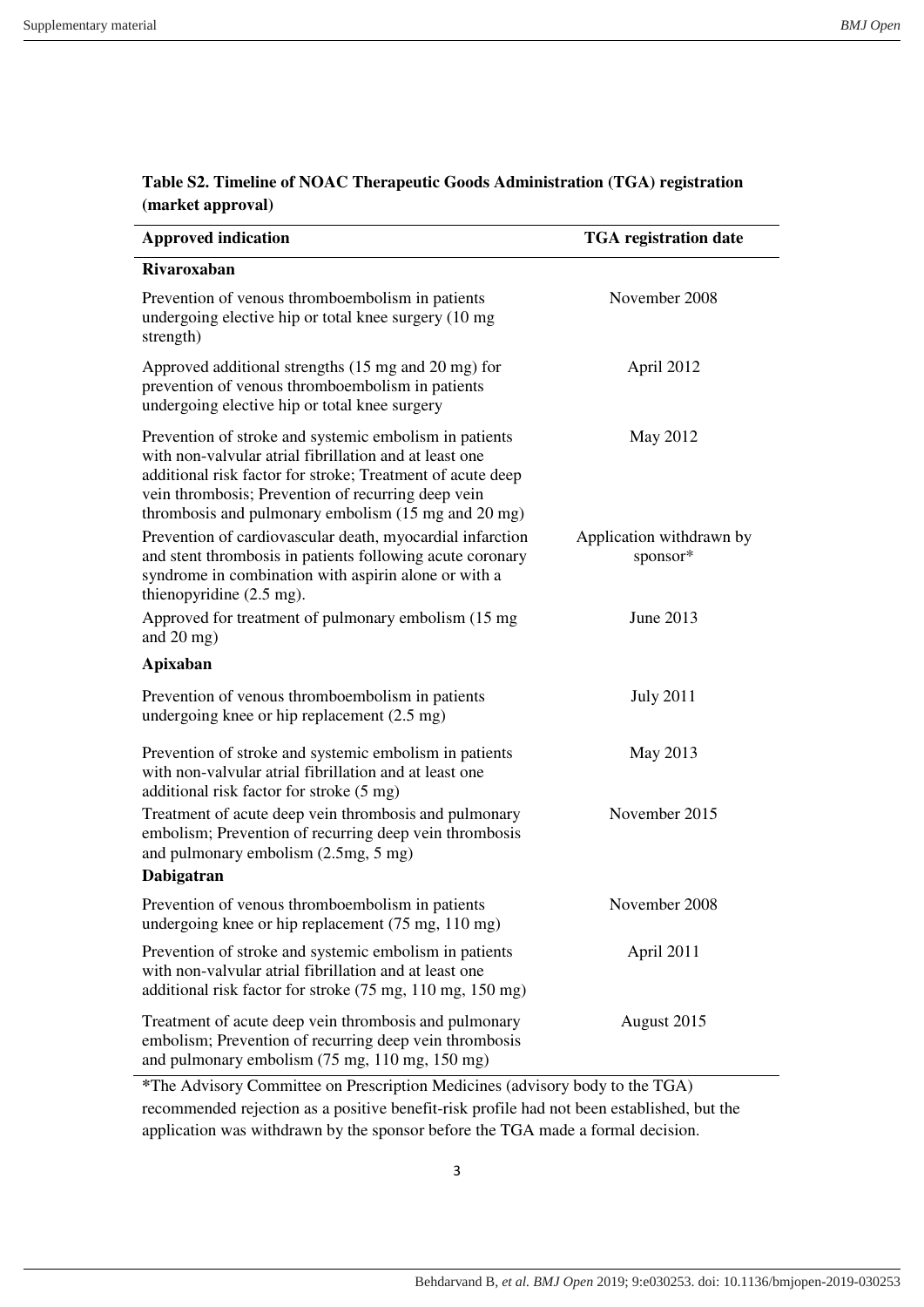**Table S3. Timeline of major Pharmaceutical Benefits Advisory Committee (PBAC) recommendations and rejections for NOAC Pharmaceutical Benefits Scheme (PBS) subsidy**

| <b>PBAC</b> decision                                                                                                                                                                                          | <b>PBAC</b> decision date | <b>PBS</b> listing date |  |  |  |
|---------------------------------------------------------------------------------------------------------------------------------------------------------------------------------------------------------------|---------------------------|-------------------------|--|--|--|
| <b>Rivaroxaban</b>                                                                                                                                                                                            |                           |                         |  |  |  |
| Recommended for the prevention<br>of venous thromboembolism in<br>patients undergoing knee or hip<br>replacement                                                                                              | March 2009                | August 2009             |  |  |  |
| Recommended for the treatment of<br>acute deep vein thrombosis without<br>symptomatic pulmonary embolism,<br>and prevention of recurrent venous<br>thromboembolism                                            | March 2012                | December 2012           |  |  |  |
| Rejected application for prevention<br>of stroke or systemic embolism in<br>patients with non-valvular atrial<br>fibrillation.                                                                                | March 2012                |                         |  |  |  |
| Rejected application for prevention<br>of stroke or systemic embolism in<br>patients with non-valvular atrial<br>fibrillation who are inadequately<br>controlled on warfarin or not<br>suitable for warfarin. | November 2012             |                         |  |  |  |
| Recommended for prevention of<br>stroke or systemic embolism in<br>patients with non-valvular atrial<br>fibrillation                                                                                          | March 2013                | August 2013             |  |  |  |
| Recommended for treatment of<br>pulmonary embolism.                                                                                                                                                           | March 2013                | August 2013             |  |  |  |
| Apixaban                                                                                                                                                                                                      |                           |                         |  |  |  |
| Recommended for the prevention<br>of venous thromboembolism in<br>patients undergoing knee or hip<br>replacement                                                                                              | <b>July 2011</b>          | January 2012            |  |  |  |
| Rejected application for prevention<br>of stroke or systemic embolism in<br>patients with non-valvular atrial<br>fibrillation.                                                                                | November 2012             |                         |  |  |  |
| Recommended for prevention of<br>stroke or systemic embolism in<br>patients with non-valvular atrial<br>fibrillation                                                                                          | March 2013                | September 2013          |  |  |  |